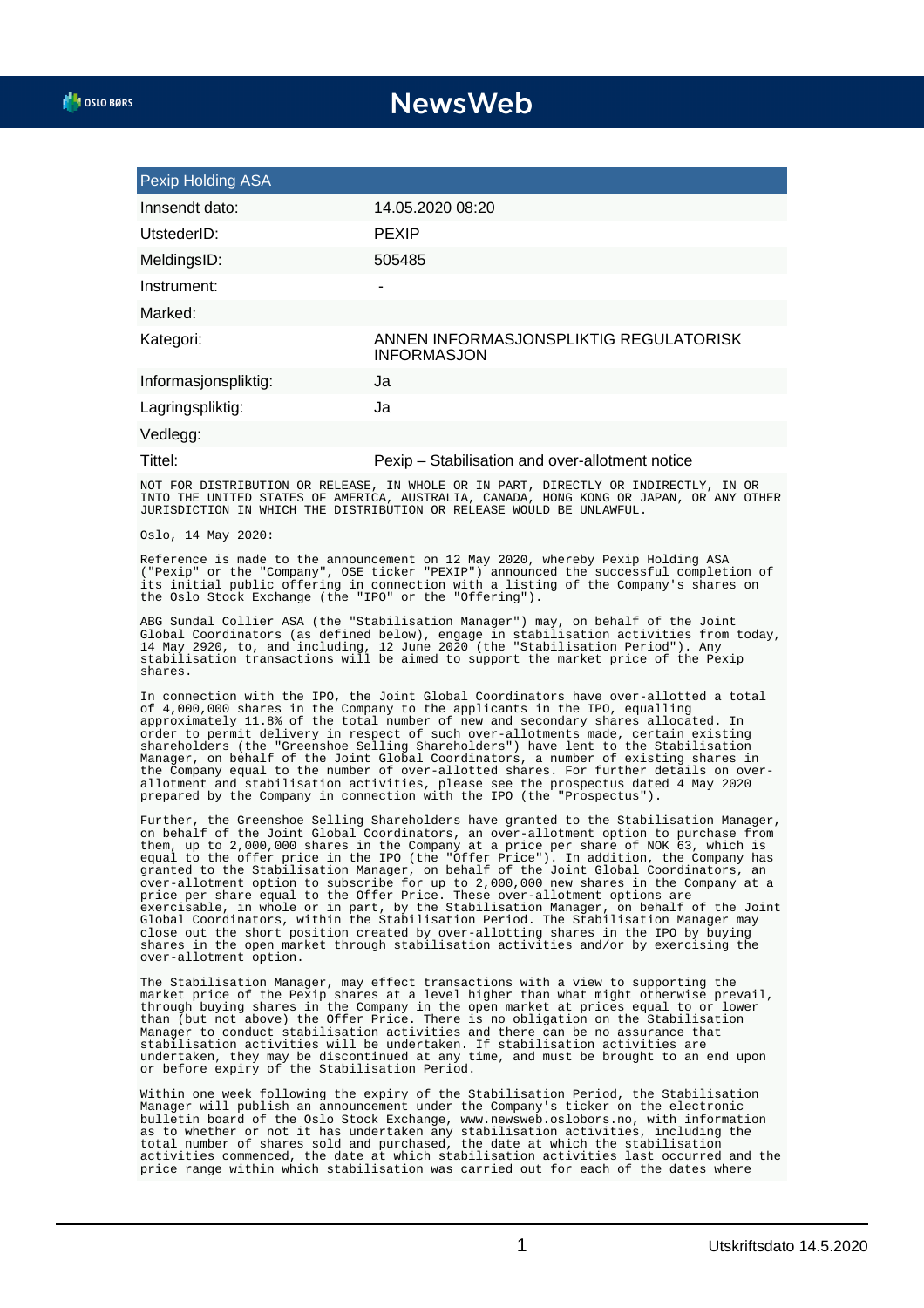price range within which stabilisation was carried out for each of the dates where stabilisation transactions were made.

Any stabilisation activities will be conducted in accordance with Section 3-12 of the Norwegian Securities Trading Act (Nw.: verdipapirhandelloven) and the EC Commission Regulation 2273/2003.

ABG Sundal Collier ASA, Carnegie AS and Pareto Securities AS are acting as Joint Global Coordinators and Joint Bookrunners in the Offering (the "Joint Global Coordinators"). Advokatfirmaet Schjødt AS is acting as legal advisor to the Company. Advokatfirmaet Thommessen AS is acting as legal advisor to the Joint Global Coordinators. GAMBIT H & K AS is acting as communication advisor.

For further information, please contact:

Odd Sverre Østlie, CEO +47 415 21 580 os@pexip.com

Øystein Hem, CFO +47 992 34 596 oystein@pexip.com

About Pexip

Pexip is a global technology company delivering a video-first meeting platform with 15% of the Global Fortune 500 companies as customers. The Company's product offering is a highly scalable, cloud-native meeting platform that is deployable either as a service or a self-hosted solution in any public or private cloud environment. All offerings build on Pexip's unique Infinity technology, and are delivered via a recurring subscription-based business model. The Company has more than 300 channel partners located in about 75 countries worldwide.

## Important notice

These materials do not constitute or form a part of any offer of securities for sale or a solicitation of an offer to purchase securities of the Pexip Holding ASA (the "Company") in the United States or any other jurisdiction. The securities of the  $\hat{C}$  may not be offered or sold in the United States absent registration or an exemption from registration under the U.S. Securities Act of 1933, as amended (the "U.S. Securities Act"). The securities of the Company have not been, and will not be, registered under the U.S. Securities Act. Any sale in the United States of the securities mentioned in this communication will be made solely to "qualified institutional buyers" as defined in Rule 144A under the U.S. Securities Act. No public offering of the securities will be made in the United States.

In any EEA Member State other than Norway and Sweden, this communication is only addressed to and is only directed at qualified investors in that Member State within the meaning of the EU Prospectus Regulation, i.e., only to investors who can receive the offer without an approved prospectus in such EEA Member State. The expression "EU Prospectus Regulation" means Regulation (EU) 2017/1129 of the European Parliament and of the Council of 14 June 2017 (together with any applicable implementing measures in any Member State).

In the United Kingdom, this communication is only addressed to and is only directed at Qualified Investors who (i) are investment professionals falling within Article 19(5) of the Financial Services and Markets Act 2000 (Financial Promotion) Order 2005 (as amended) (the "Order") or (ii) are persons falling within Article 49(2)(a) to (d) of the Order (high net worth companies, unincorporated associations, etc.) (all such persons together being referred to as "Relevant Persons"). These materials are directed only at Relevant Persons and must not be acted on or relied on by persons who are not Relevant Persons. Any investment or investment activity to which this announcement relates is available only to Relevant Persons and will be engaged in only with Relevant Persons. Persons distributing this communication must satisfy themselves that it is lawful to do so.

The Target Market Assessment is without prejudice to the requirements of any contractual, legal or regulatory selling restrictions in relation to the Transaction.

For the avoidance of doubt, the Target Market Assessment does not constitute: (a) an assessment of suitability or appropriateness for the purposes of MiFID II; or (b) a recommendation to any investor or group of investors to invest in, or purchase, or take any other action whatsoever with respect to the Company's shares.

Each distributor is responsible for undertaking its own Target Market Assessment in respect of the Company's shares and determining appropriate distribution channels.

Matters discussed in this announcement may constitute forward-looking statements. Forward-looking statements are statements that are not historical facts and may be identified by words such as "anticipate", "believe", "continue", "estimate", "expect", "intends", "may", "should", "will" and similar expressions. The forward-looking statements in this release are based upon various assumptions, many of which are based, in turn, upon further assumptions. Although the Company believes that these assumptions were reasonable when made, these assumptions are inherently subject to significant known and unknown risks, uncertainties, contingencies and other important factors which are difficult or impossible to predict and are beyond its control. Such risks, uncertainties, contingencies and other important factors could cause actual events to differ materially from the expectations expressed or implied in this release by such forward-looking statements. The information, opinions and forward-looking